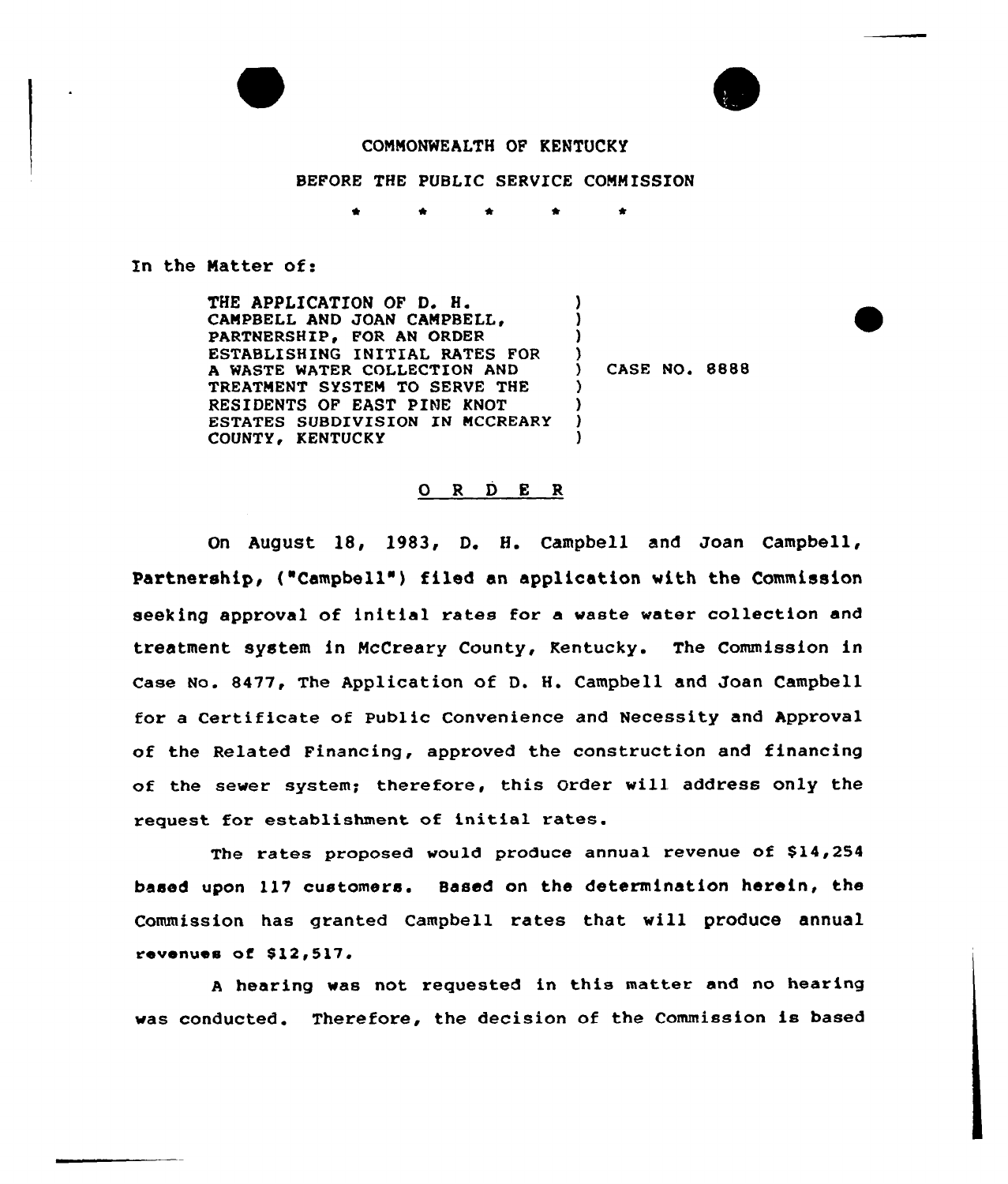on information contained in the application, written submissions, and other documents on file in the Commission's offices which are matters of public record.

## **COMMENTARY**

Campbell is a privately-owned sewage treatment system organized and existing under the laws of the Commonwealth of Kentucky, and expected to serve approximately ll7 customers in McCreary County upon completion of construction of homes in the East Pine Knot Estates subdivision.

## TEST PERIOD

Campbell is a utility that has not yet begun operations and, therefore, has no historical financial data for use as a test period. Estimated pro forma expenses were, therefore, utilized for the determination of revenue requirements and the rates that should produce this required revenue.

## REVENUES AND EXPENSES

Campbell provided the Commission with an income statement including all of its projected revenues and expenses. The Commission is of the opinion that the projected data is generally proper and acceptable with certain modifications as set forth below-

## Electric Expense

Campbell projected electric power expense of 52,400. The Commission has reviewed the calculations provided by Campbell in support of this projection and does not concur with the calculations in several respects. In determining its annual kilowatthour ("KWH") usage, Campbell reduced the nominal horsepower rating

 $-2-$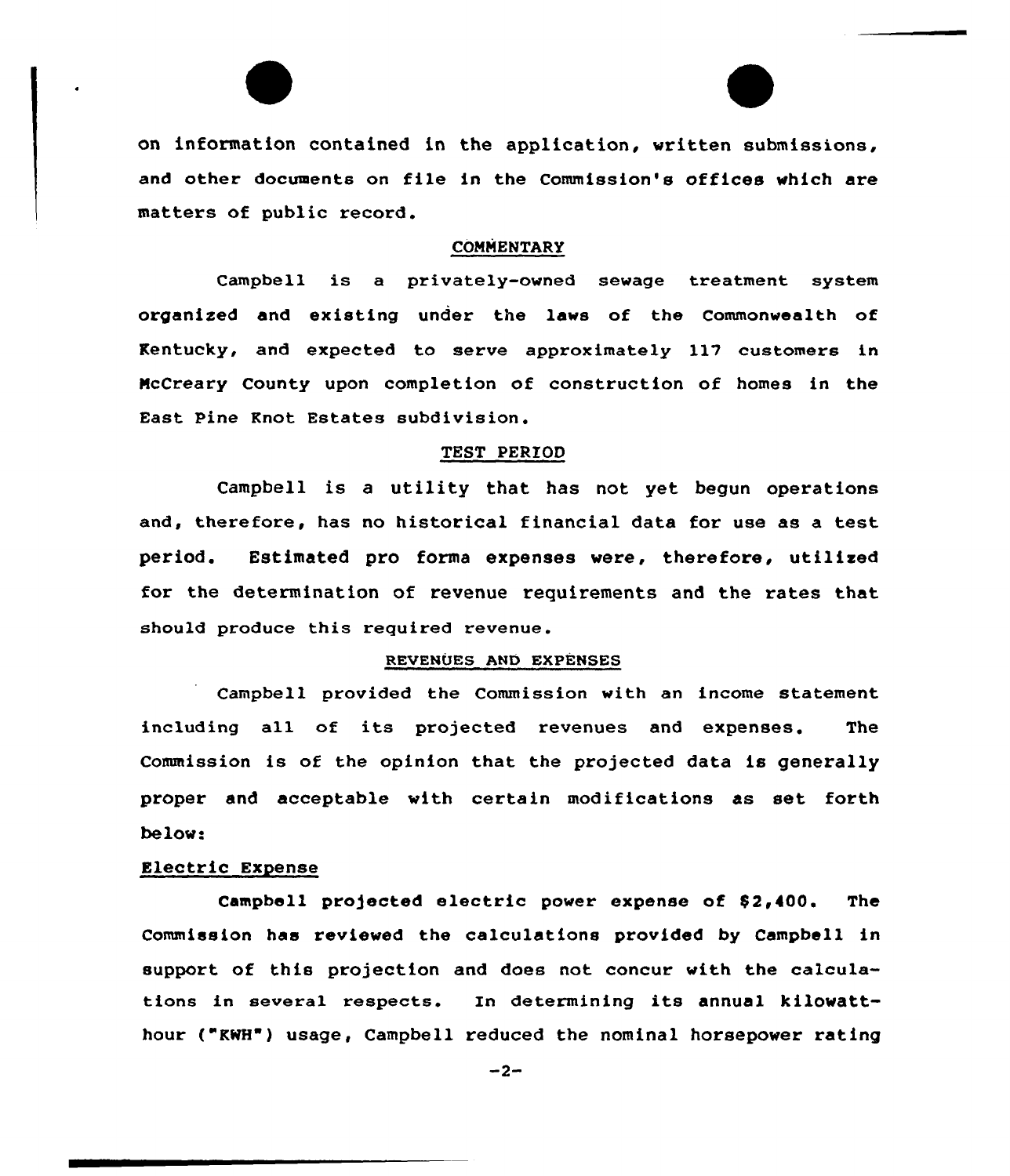of each electric motor by an 80 percent efficiency factor which has the effect of increasing the annual KNH usage. The calculated XWH usage was then increased by a 15 percent contingency factor. Therefore, in effect, Campbell has increased its estimated electric expense by two separate contingency factors.

The Commission considers the use of two contingency factors to be excessive in this instance. In determining a pro forma expense based entirely upon estimates it is recognized that the projected expense may prove to be either higher or lower than the actual expense incurred. The power consumption of electrical equipment during actual operation is generally less than the equipment. nominal horsepower rating of the equipment. Calculating power usage from the horsepower rating of the equipment itself provides a contingency in estimating the KWH usage. Therefore, the Commission finds that the actual horsepower rating of the equipment should be used in calculating the KNH usage to arrive at electric expense. The resulting expense for rate-making purposes is  $$1,782.$ 

## Chemical Expense

Campbell projected chemicals expense of \$1,000 annually. Campbell provided the calculations used to determine this figure which indicated an annual expense of \$895 which was rounded up to \$1,000, an increase of over 10 percent. The Commission can find no compelling reason to round this expense when the original estimate of \$895 is based on sound assumptions. The Commission has, therefore, allowed the \$895 expense as originally calculated for rats-making purposes.

 $-3-$ 

 $\mathcal{L}_{\mathcal{A}}$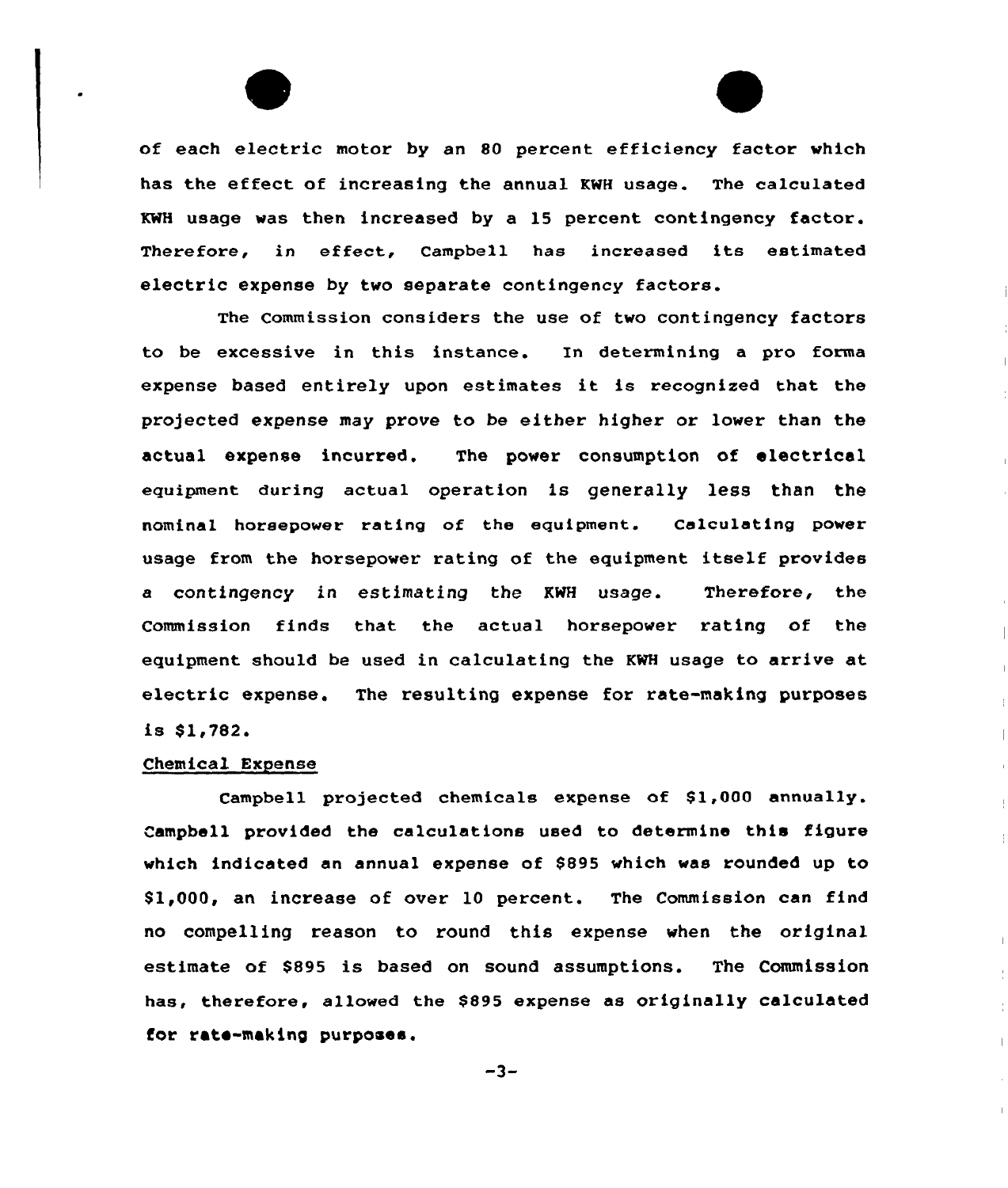

# Lab Services Expense

Campbell projected lab testing expense of \$1,200. The Commission in its information request of November 11, 1983, required Campbell to provide the quoted price per lab test performed and the number of lab tests to be conducted per year. The information filed by Campbell indicates a price per lab test of S47, with testing done on a quarterly basis for a total annual expense of \$188. Therefore, the Commission has reduced Campbell's projected expense by \$1,012 and has allowed a lab services expense of \$188 for rate-making purposes herein.

In its application, Campbell projected total expenses of \$12,705. After consideration of the effects of the adjustments made by the Commission herein, the total pro forma expenses found reasonable are Sll,015.

# REVENUE REQUIREMENTS

The Commission is of the opinion that the operating ratio<sup>1</sup> is a fair, just and reasonable method for determining revenue requirements in this case. The commission finds that an operating ratio of <sup>88</sup> percent will allow Campbe11 to pay its operating expenses end provide <sup>a</sup> reasonable return to its owners. Therefore, the Commission finds that campbell is entitled to establish rates to produce total annual revenue of \$12,517.

### **SUMMARY**

The Commission, after consideration of the evidence of record and being advised, is of the opinion and finds thats

 $\mathbf{1}$ Operating Ratio  $=$  Operating Expenses Gross Revenue<br>-4-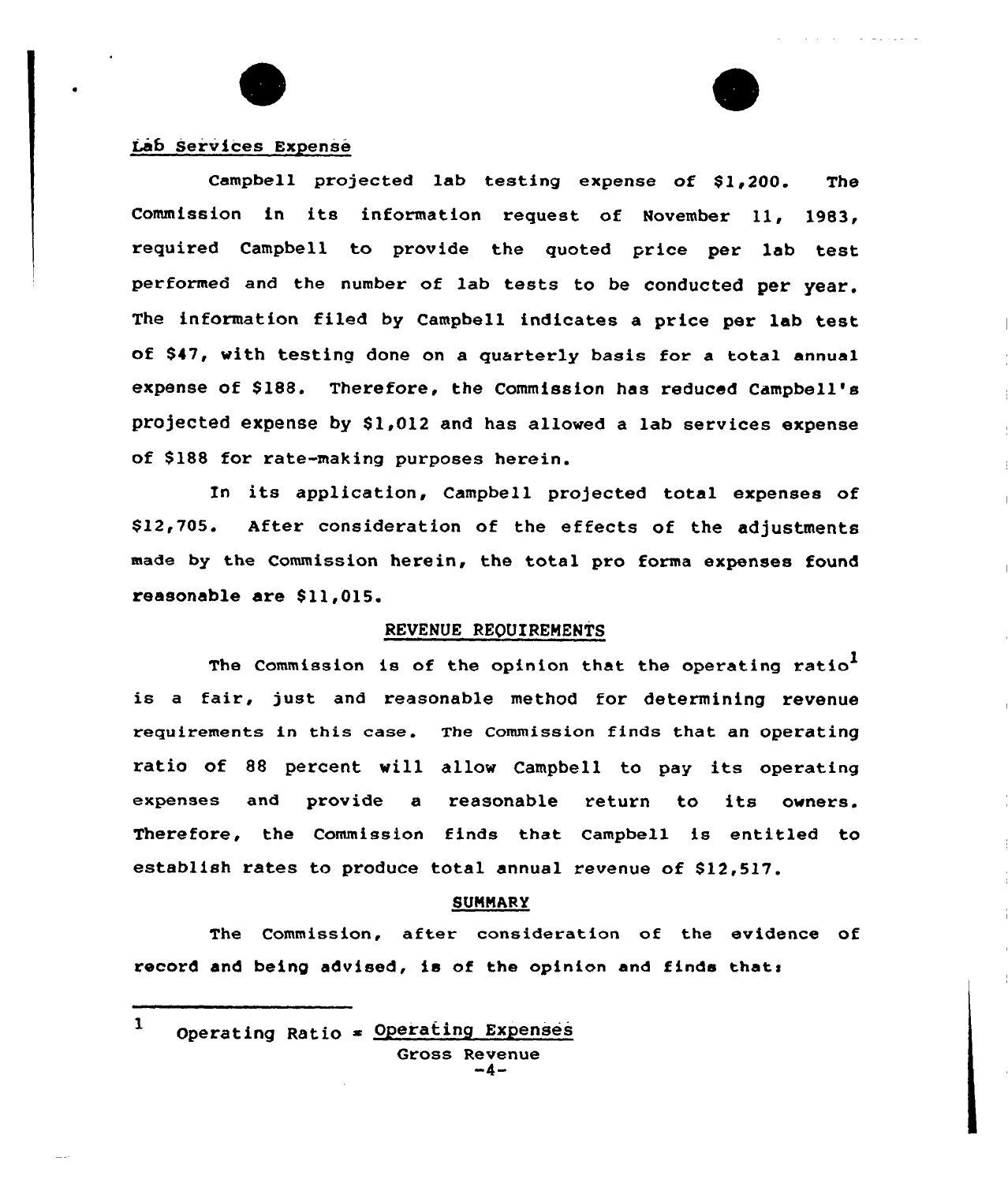

l. The rates in Appendix <sup>A</sup> will produce gross annual operating revenue of \$12,517 and are the fair, just and reasonable rates to be charged in that they will allow Campbell to pay its operating expenses and provide a reasonable surplus for equity growth.

2. The rates proposed by Campbell should be denied.

IT IS THEREFORE ORDERED that the rates proposed by Campbell be and they hereby are denied.

IT IS FURTHER ORDERED that the rates in Appendix <sup>A</sup> be and they hereby are approved for service rendered by Campbell on and after the date of this Order.

IT Is FURTHER oRDERED that within 30 days of the date of this Order Campbell shall file the revised tariff sheets setting forth the rates approved herein.

Done at Frankfort, Kentucky, this 13th day of January, 1984.

PUBLIC SERVICE COMMISSION

Vice Chairman

Comm 1

ATTEST!

 $\omega$  ,  $\omega$  ,  $\omega$ **Secretary**